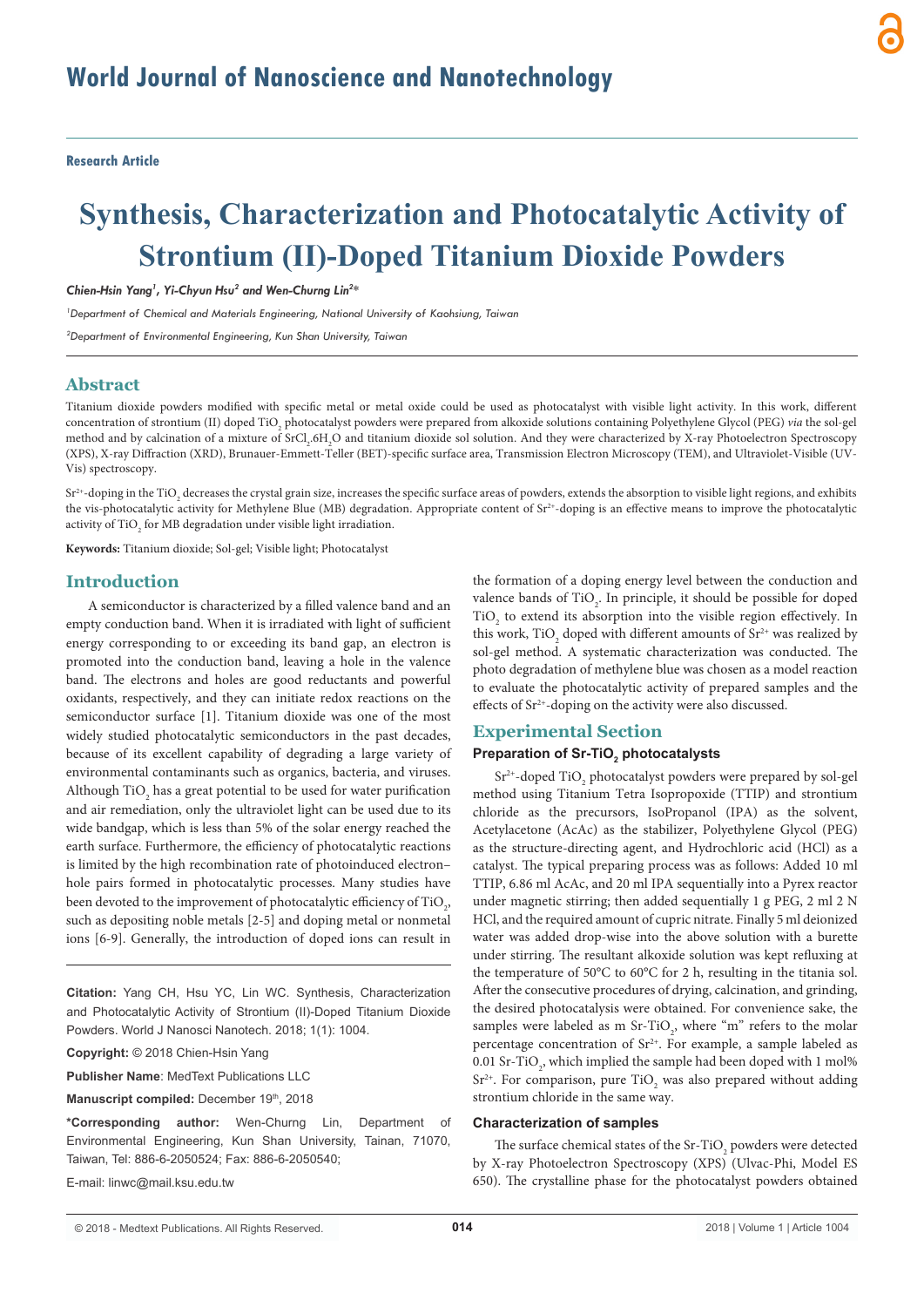was identified by an X-ray Diffract meter (XRD) (Rigaku, Rint-2000). The specific surface area of the as-prepared Sr-TiO<sub>2</sub> powders was determined by a BET analyzer (Micromeritics, ASAP 2101), and the surface morphologies and particle size were observed by a Transmission Electron Microscopy (TEM) (Philips, CM-200). A spectrophotometer (Hitachi, U-3010) equipped with an integrating sphere was used to record the UV-Vis absorption spectra of the powder samples.

#### Evaluation of the photocatalytic activity of Sr-TiO<sub>2</sub>

The photocatalytic degradation of MB in water was carried out in a double-walled cylindrical Pyrex glass reactor. The reactor was equipped with water circulation in the outer jacket in order to maintain a constant temperature of 25°C. A 300 ml of 20 ppm MB solution and 0.1 g photocatalyst powders were introduced into the reactor. The visible light irradiation (>380 nm) was achieved by cutting off the UV radiation of a 23 W fluorescent lamp with a glass filter (ZUL0400, Asahi Spectra Co.). Before irradiation the suspension was stirred in the dark for 1 h to reach adsorption equilibrium. The concentration of aqueous MB was sampled once per hour and determined with a UV-Visible spectrophotometer.

### **Results and Discussion**

#### **Characterization of samples**

The presence of Ti 2p, O 1s, and Sr 3d signals in the XPS spectra of the  $Sr^{2+}$ -doped TiO<sup>2</sup> sample demonstrated the as-synthesized powders consist of Ti, O, and Sr elements. Figure 1 shows the highresolution Sr 3d spectrum of the 0.005 Sr-TiO<sub>2</sub> powders. The peak centered at 135.2 eV, which accorded with the results observed by Reddy et al. [10].

The XRD patterns of 0.01 Sr-TiO<sub>2</sub> powders calcined at different temperatures for 2 h are shown in Figure 2. As seen, some of anatase transformed into rutile in the powder while the sample was calcined above 800°C. To prevent the Sr<sup>2+</sup>-doped TiO<sub>2</sub> photocatalyst from forming rutile crystal and losing its decomposition ability to pollutants, the temperature of 750°C was adopted as the selected calcination temperature in the subsequent preparation experiments. Furthermore, no peaks due to various Sr species were detected in Figure 2, which suggests that Sr species were uniformly dispersed in TiO<sub>2</sub> powder.

Figure 3 shows the TEM micrographs of some as-prepared samples calcined at 750°C. From the TEM images, we can find the morphologies of these samples present anomalistic sphericity and the particle size range of the  $\text{Sr}^{2+}\text{-doped TiO}_2$  is about 10 nm to 40 nm whereas the particle size of undoped pure  $\rm TiO_2$  particles obtained









**Figure 3**: TEM images of (a) undoped  $TiO<sub>2</sub>$ ; (b) 0.005 Sr-TiO<sub>2</sub>; (c) 0.05 Sr- $TiO<sub>2</sub>$ .

from the same preparation conditions is 50 nm to 80 nm. The crystallite size of  $Sr^{2+}$ -doped TiO<sub>2</sub> decreases as compare pure TiO<sub>2</sub> calcined at the same temperature. Crystallite size decrease of  $Sr^{2+}$ doped nanoparticles leads to the increase of specific surface areas. The specific surface areas of the  $\text{Sr}^{2+}\text{-doped TiO}_2$  powders obtained in this work are 9.2  $m^2g^{-1}$  to 18.3  $m^2g^{-1}$  from BET analyses, while that of undoped  $\rm TiO_2$  is around 8.5  $\rm m^2 g^{\text{-}l}.$  A close observation reveals that the surface areas of  $Sr^{2+}$ -doped samples are always larger than that of undoped  $TiO_2$ . There is no doubt that the increase of surface area of  $Sr<sup>2+</sup>$ -doped samples is due to the decrease of the grain size, which is consistent with the results of TEM.

The UV-Vis absorption spectra of the samples show that the onset of absorption is shifted to longer wavelengths (red shift) with increasing  $Sr^{2+}$  content in the  $TiO_2$  matrix. Moreover, the spectra exhibit a progressive increase in absorbance with an increase in Sr content. It can be concluded that Sr modified  $TiO_2$  extends its absorption into the visible region effectively.

#### **Evaluation of photocatalytic activity**

Table 1 shows the photocatalytic degradation rate  $((C_o-C)/C_o \times$ 100%, where Co and C represent the initial concentration and the reaction concentration of MB at any time, respectively) of MB in water over  $Sr^{2+}$ -doped  $TiO_2$  photocatalyst with different  $Sr^{2+}$  dopant content after 10-hour visible light irradiation. It can be found that the degradation rate of MB is decreased with increase in  $Sr^{2+}$  dopant content. Over 0.005 Sr-TiO<sub>2</sub>, the degradation rate is the highest, which could be attributed to the appropriate amount of oxygen vacancies and doped  $\text{Sr}^{2+}$  ions on the surface layer of TiO<sub>2</sub> can effectively capture the photoinduced electrons. While in more  $Sr^{2+}$  dopant content (>0.5 mol%), the excessive oxygen vacancies and Sr species can become the recombination centers of photoinduced electrons and holes. Meanwhile, excessive strontium oxides can cover the surface of  $\text{TiO}_2$ , leading to decrease in the photocatalytic activity of photocatalyst.